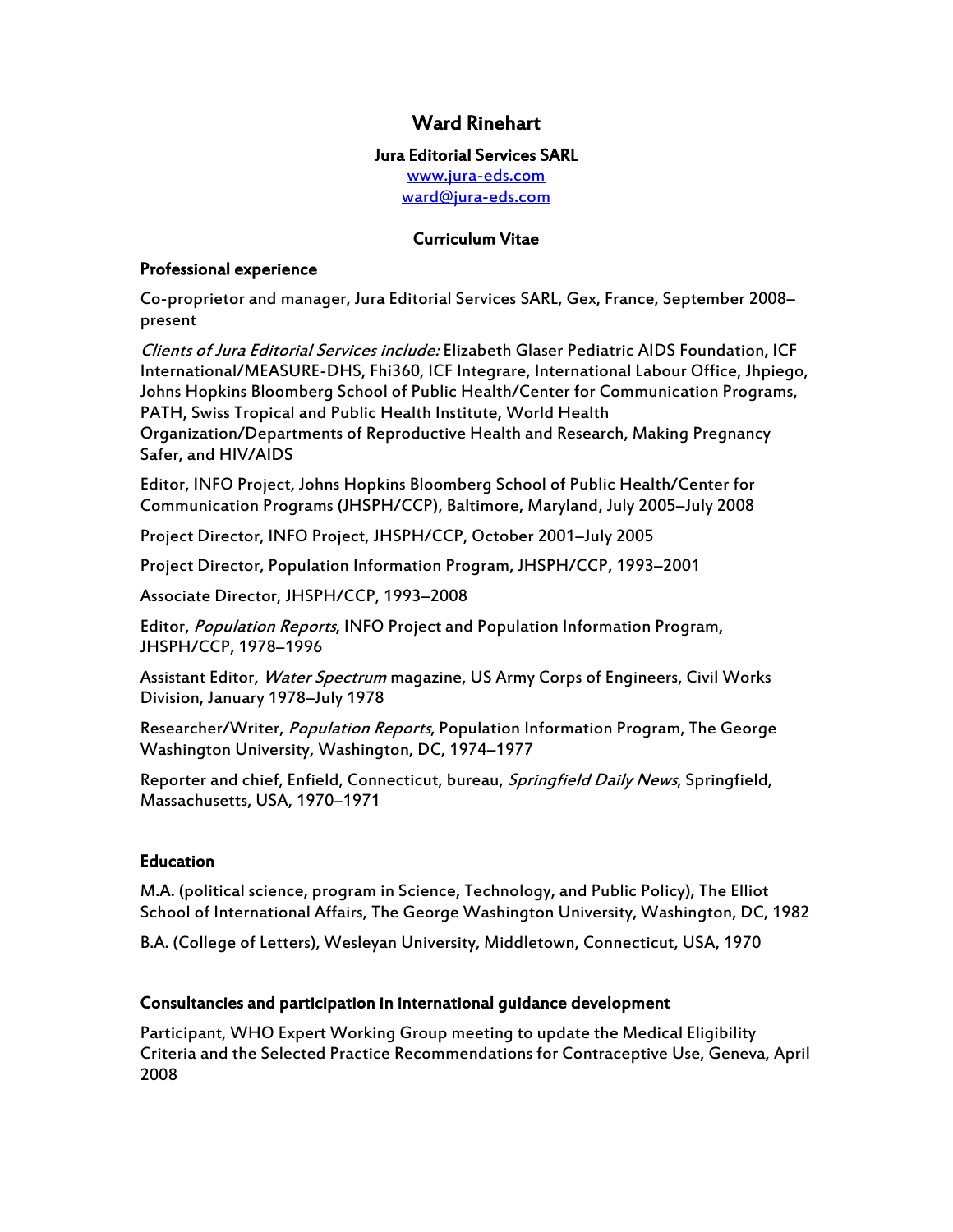Co-organizer, WHO Expert Working Group meeting to develop consensus for the Global Handbook for Family Planning Providers, Geneva, June 2005

Member of technical working group convened by WHO/RHR to develop the Medical Eligibility criteria wheel, December 2005

Participant, WHO Expert Working Group meetings to update the Medical Eligibility Criteria for Contraceptive Use, Geneva, March 2000 and October 2003

Participant, WHO Expert Working Group meeting to develop the Selected Practice Recommendations for Contraceptive Use, London, October 2001

Provided technical assistance and conducted training workshop on scientific writing and publishing for the staff of the China Population Information Center, Beijing, November-December 1983

# Award

Maximizing Access and Quality Award, presented by the United States Agency for International Development, Office of Population and Reproductive Health, 2005

#### Selected publications, as author

Progress Report 2010. Reproductive Health Essential Medicines: Achievements, lessons learnt and next steps. Geneva, World Health Organization Department of Reproductive Health and Research, 2010.

[http://www.who.int/reproductivehealth/publications/general/rhr\\_10\\_23/en/index.html](http://www.who.int/reproductivehealth/publications/general/rhr_10_23/en/index.html)

"[From research to policy and practice: a logic model to measure the impact of knowledge](http://www.informaworld.com/smpp/title~db=all~content=g928826833)  [management for health programs.](http://www.informaworld.com/smpp/title~db=all~content=g928826833)" [S](http://www.informaworld.com/smpp/title~db=all~content=g928826833)ullivan, T.M., Ohkubo, S., Rinehart W., and Storey J.D. Knowledge Management for Development Journal 6(1): 53-69. May 2010.

Implementing Best Practices in Reproductive Health: Our First 10 Years. Geneva, World Health Organization, Department of Reproductive Health and Research, 2010. <http://www.who.int/reproductivehealth/topics/countries/ibp/en/index.html>

"Framing the issue: Young people, risk, vulnerability, and the HIV epidemic." Dick, B., Rinehart, W., and Widdus, D. In: Finger, W., ed. Young People Most at Risk of HIV. Research Triangle Park, Family Health International, 2010. [http://www.iywg.org/sites/default/files/Young\\_Most\\_Risk.pdf](http://www.iywg.org/sites/default/files/Young_Most_Risk.pdf)

"Young people who inject drugs." Widdus, D., Prohow, S., Zanardi, K., Padgett, C., Dallao, M., Baldwin, S., Rinehart, W., and Dick, B. In: Finger, W., ed. Young People Most at Risk of HIV. Research Triangle Park, Family Health International, 2010. [http://www.iywg.org/sites/default/files/Young\\_Most\\_Risk.pdf](http://www.iywg.org/sites/default/files/Young_Most_Risk.pdf)

Reproductive choices and family planning for people with HIV (counseling tool). Co-developer. World Health Organization (WHO) Department of Reproductive Health and Research. Geneva, WHO, 2006.

[http://www.who.int/reproductivehealth/publications/family\\_planning/9241595132/en/in](http://www.who.int/reproductivehealth/publications/family_planning/9241595132/en/index.html) [dex.html](http://www.who.int/reproductivehealth/publications/family_planning/9241595132/en/index.html)

Decision-making tool for family planning clients and providers (counseling tool) Co-developer. World Health Organization (WHO) Department of Reproductive Health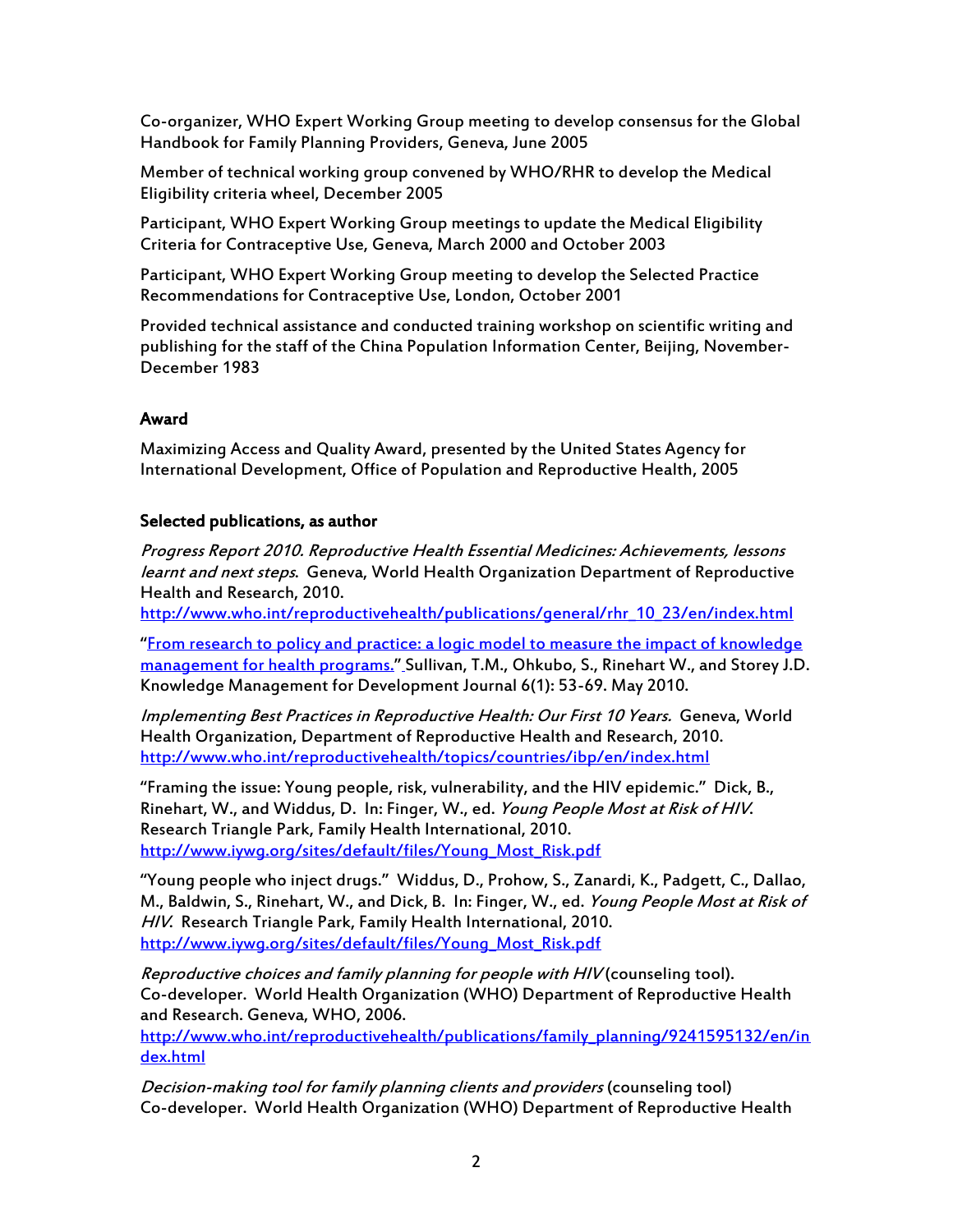and Research and Johns Hopkins Bloomberg School of Public Health. Center for Communication Programs (CCP). The INFO Project. Baltimore, Maryland, CCP and Geneva, WHO, 2005. (A WHO Family Planning Cornerstone)

[http://www.who.int/reproductivehealth/publications/family\\_planning/9241593229index/](http://www.who.int/reproductivehealth/publications/family_planning/9241593229index/en/index.html) [en/index.html](http://www.who.int/reproductivehealth/publications/family_planning/9241593229index/en/index.html)

"Promoting informed choice: evaluating a decision-making tool for family planning clients and providers in Mexico."

Kim, Y.M., Kols, A., Martin, A., Silva, D., Rinehart, W., Prammawat, S., Johnson, S., and Church, K. International Family Planning Perspectives 31(4): 162–171. December 2005.

"Sequence analysis: Responsiveness of doctors to patient cues during family planning consultations in Mexico."

Kim, Y.M., Kols, A., Prammawat, S., and Rinehart, W. Patient Education and Counseling 58: 114–117. 2005.

"WHO updates Medical Eligibility Criteria for contraceptives." Rinehart, W. INFO Reports, No. 1, August 2004.

"Participation by clients and nurse midwives in family planning decision making in Indonesia."

Kim, Y.M., Kols, A., Putjuk, F., Herrey, M., Rinehart, W., Elwyn, G., and Edwards, A. Patient Education and Counseling 50: 295–302. 2003.

Capacity building in reproductive health: synergy of training and access to information in public hospitals in Guatemala. | Sinergia de la capacitacion y el acceso a la informacion: mejora de la prestacion de servicios de salud reproductiva en los hospitales publicas de Guatemala.

Fonseca-Becker, F., Rinehart, W., Mwebesa, W., Saenz, S., and Matute, J. Guatemala City, Guatemala, Ministerio de Salud Publica y Asistencia Social, Oct. 2002.

The Essentials of Contraceptive Technology: A Handbook for Clinic Staff. Hatcher, R.A., Rinehart, W., Blackburn, R., Geller, J.S., and Shelton, J.P. Baltimore, Johns Hopkins Population Information Program, 1997. (Served as both editor and author. Over 750,000 copies distributed in 10 languages.)

Health Communication: Lessons from Family Planning and Reproductive Health. Piotrow, P.T., Kincaid, D.L., Rimon, J.G., and Rinehart, W. Westport, CT, Greenwood, 1997.

Author or co-author of 19 issues of *Population Reports* and additional publications in Integration, Asian-Pacific Population Programme News, Water Spectrum, Environment Action Bulletin, Fitness for Living, the Springfield (Mass.) Daily News, and the Bethlehem (Pa.) Globe-Times.

#### Selected publications, as editor

(for work with Jura Editorial Services, please see [http://www.jura-eds.com/examples.html\)](http://www.jura-eds.com/examples.html)

Reproductive health: education and counseling issues. Guest editor, with Christine Dehlendorf. Special issue of Patient Education and Communication, December 2010.

Family planning: A global handbook for providers. Co-editor, with Sarah Johnson (WHO). Zlidar, V., Upadhyay, U., and Lande, R. World Health Organization Department of